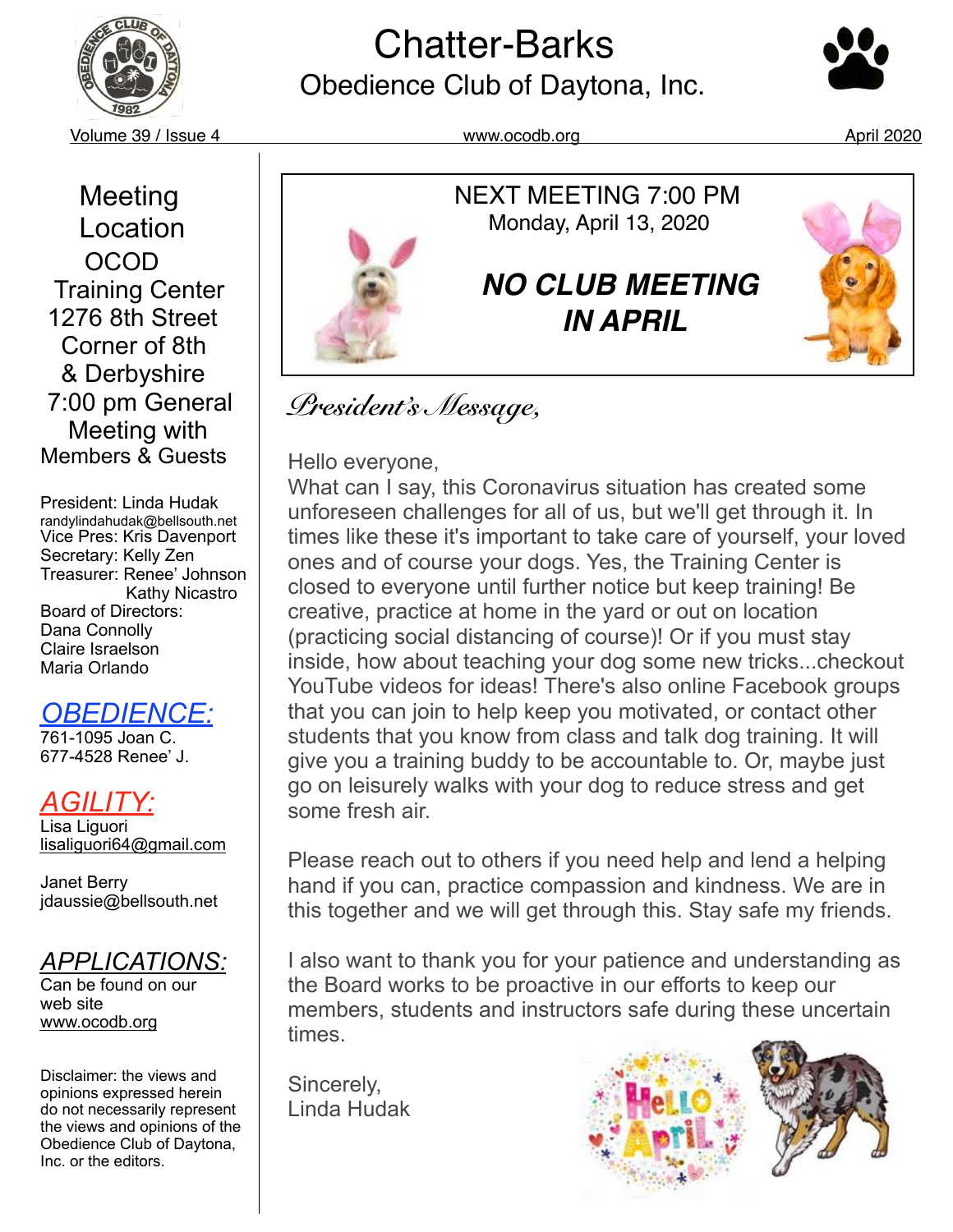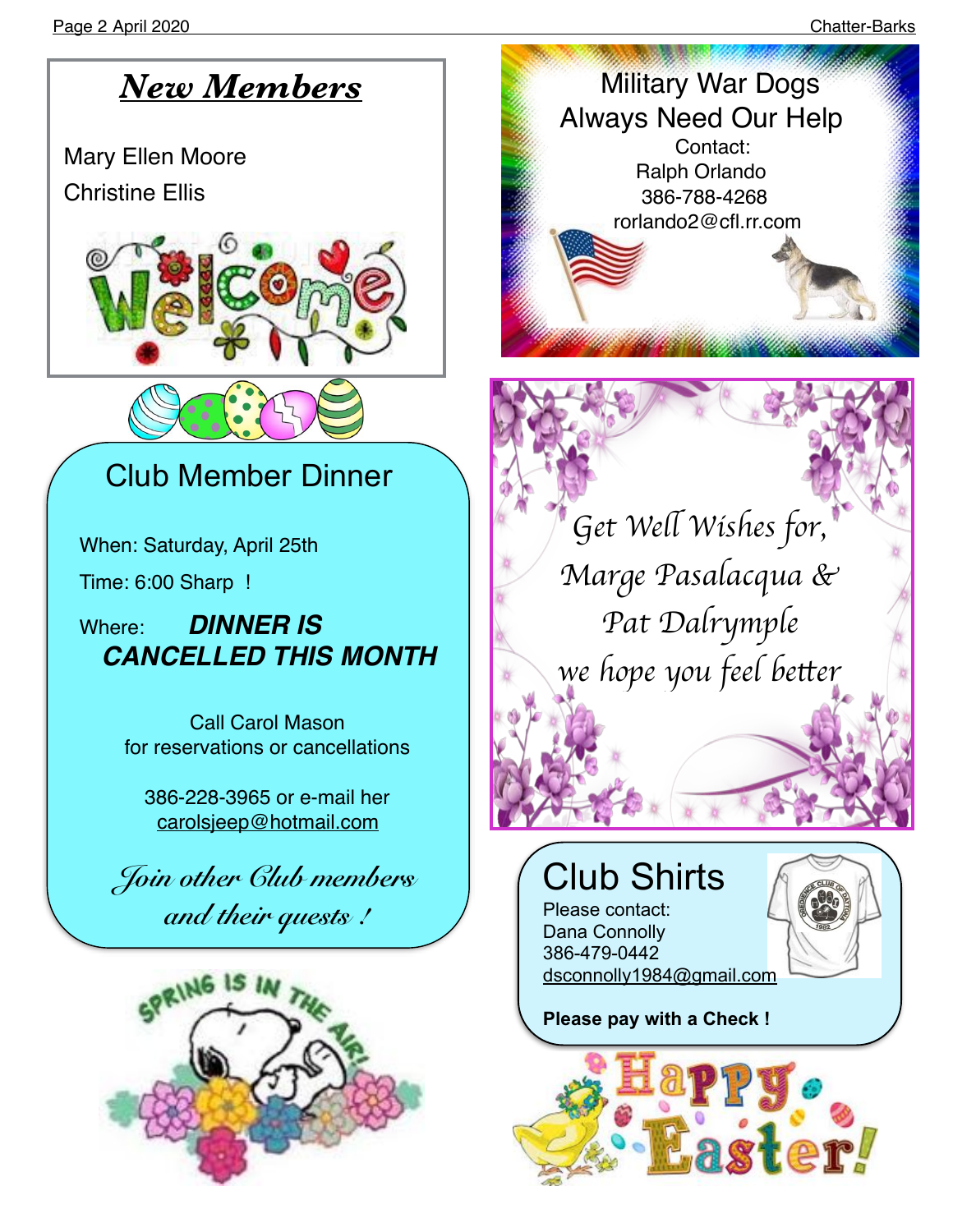## Therapy Dog Visits



Please carry current parasite test and rabies shot records at all times.

# **Ormond / Holly Hill Area**

First Tuesday:

- Second Tuesday: Health Center of Daytona Beach 10:30
- Fourth Tuesday: Claire Bridge 10:00

### **Deland Area**

Third Tuesday: Grand Villa, Deland 10:30

### **Port Orange / Daytona Area**

First Wednesday: Port Orange Nursing & Rehab Center at 10:00

Second Monday: Brookdale on Dunlawton 10:30

Third Wednesday : Carlton Shores 10:00 on Nova Rd.

Fourth Monday: Brookdale on Dunlawton 10:30

Every other Tuesday: Halifax Hospital 1:30 pm rear entrance, Halifax needs current parasite test & rabies shot records.

#### **OCOD's Testers for Alliance of Therapy Dogs**

if you are interested in joining the group please contact them

Ralph Orlando 386-788-4268<br>rorlando2@cfl.rr.com

**[rorlando2@cfl.rr.com](mailto:rorlando2@cfl.rr.com)** [Janet Berry 386-527-5255](mailto:jdaussie@bellsouth.net) **jdaussie@bellsouth.net**

Linda Eastlake 386-761-1355 **[leastlake@bellsouth.net](mailto:leastlake@bellsouth.net)**

## *Wins & Brags !*

Renee' Johnson and "Kenzee" earned her first leg in Open Barn Hunt with a 1st Place win and High in Class on 3 /7 /20 in Deland. "Kenzee" earned her CGCA Title on 3 /7/20. at OCOD.

Breanna Botelho and Geneva Vom Bestinhaus "Blitz" earned her SG1 on March 22nd at Twin Oaks Dog Club Show in Morriston, FL under Judge: SV Hans-Peter Schweimer.

*Congratulations !*



*We have received sad new that a long time friend and past club member Bill Deninson, age 86 has passed away. He was a constant companion to Joan Eddy that previously passed.* 

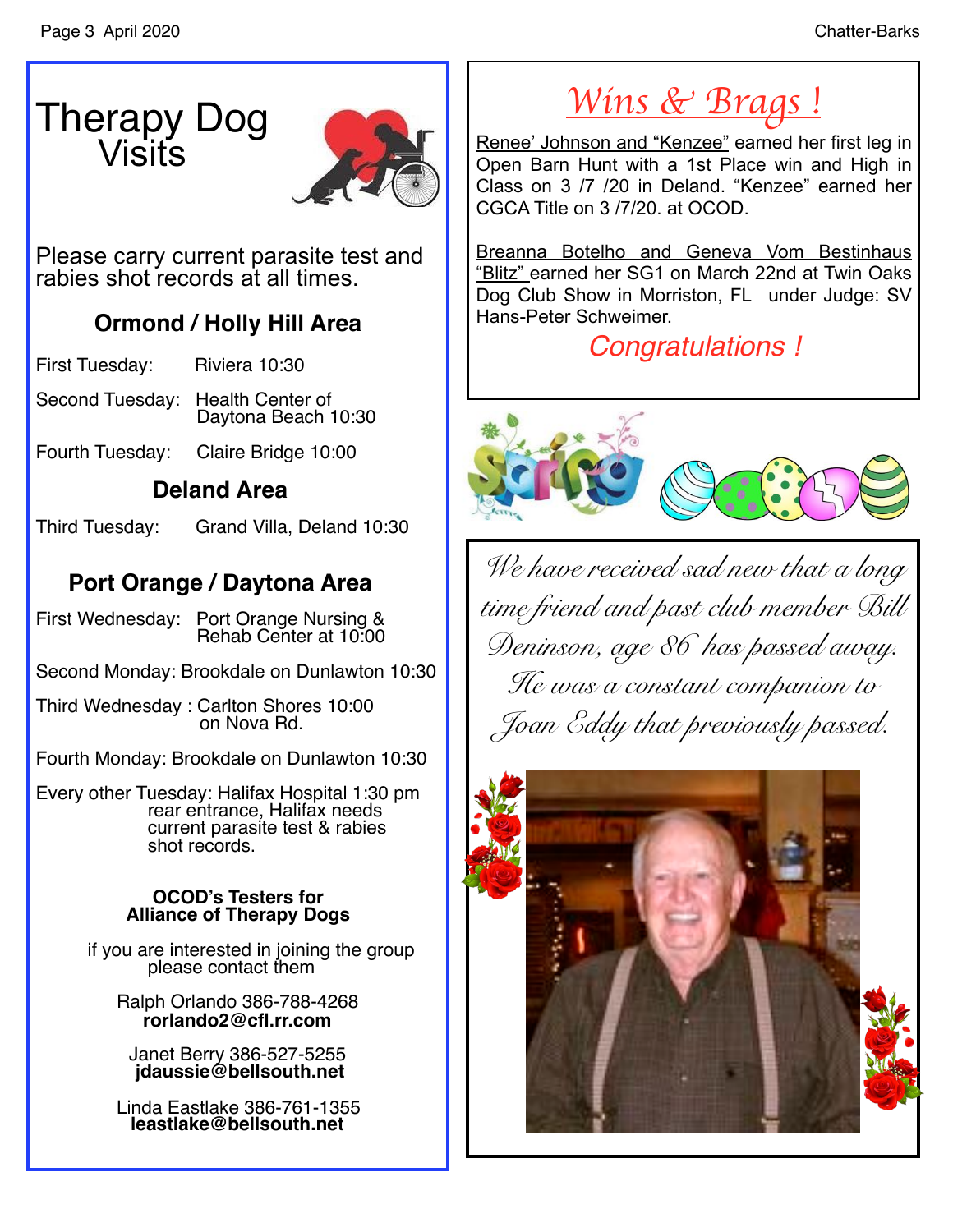### *Please meet our junior handling team - Ella and her dog Molly,*  a 7month old Brittany Spaniel.

Ella is wrapping up Basic Obedience and doing a fantastic job. In just a few short weeks, she has taught Molly to sit, stay, down, come and walk politely on leash - all her hard work is really showing. There is certainly a bond between Ella and Molly.

Ella has even begun incorporating hand signals into her training routine. I predict we'll see team Ella and Molly in future dog events!



Keep up the good work!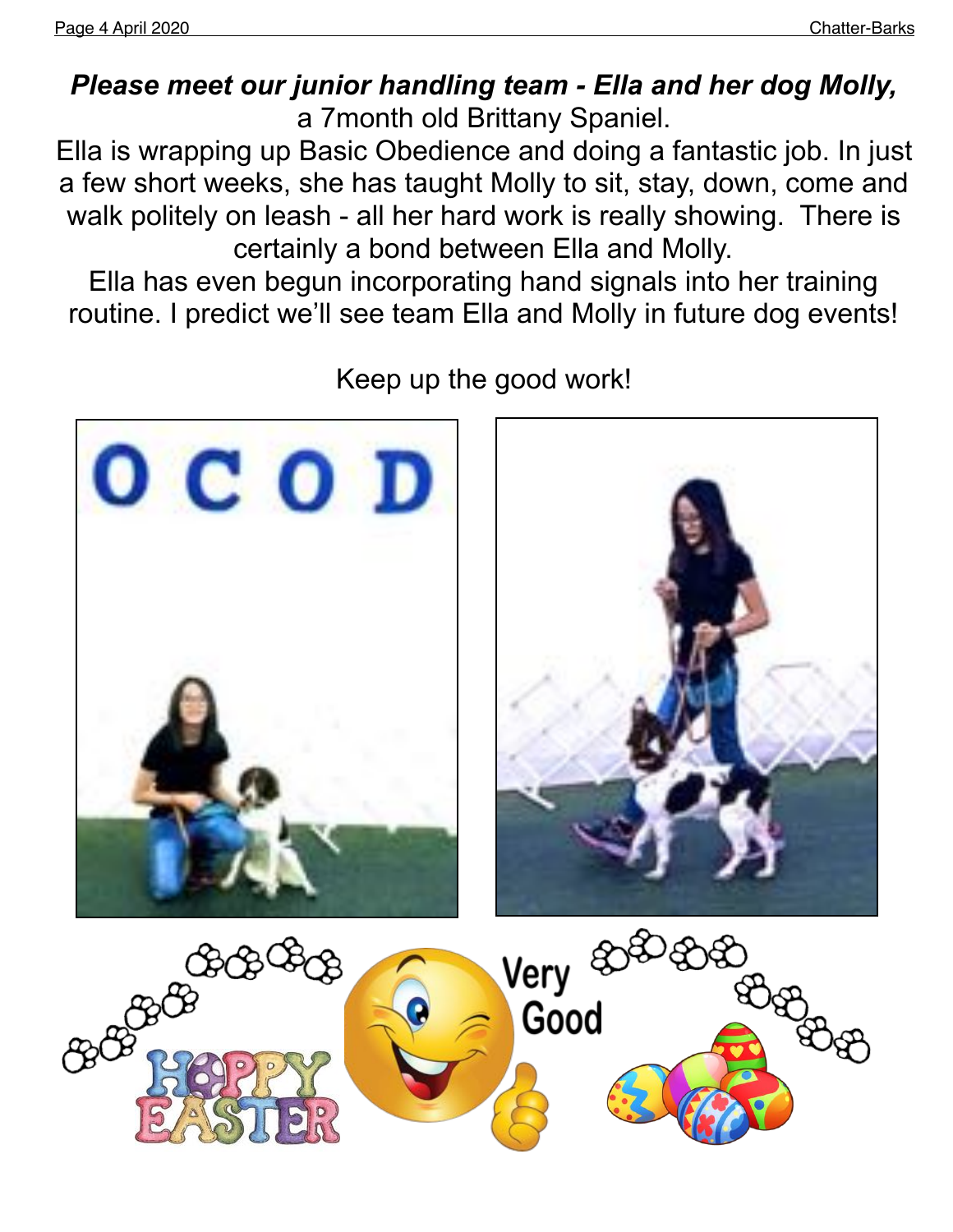### *CGC, CGCA, CGCU Test Results*



*CGC Tester Lind Bara-Weaver*

David Shampine & Sherlock Katharine Lo & Rowan Christine Ellis & Teddy Ellen Farmer & Sky Jenne Rose & River (Tester-Joan Costello)



*CGCA Tester Meg Massaro*

Lind Bara-Weaver & Penny Kelly Zen & Chi Chi Renee' Johnson & Kenzee (Tester-Lind Weaver)



*CGCU Tester Renee' Johnson*

Frank Horvath & Ksusha Kelly Zen & Chi Chi Ellen Farmer & Sky









#### *To all my dog showing people!*

Something to think about next time you show, no matter what the venue is! Your dog gets absolutely nothing out of being competitive for you. Not a darn thing. Of course dogs are bred for specific jobs, or they're bred to be athletic to a certain degree.

They have no idea how much money is added to the pot. They have no idea that this is a qualifier. They have no idea that this is the World. And DESPITE us... DESPITE our nerves, our flaws, our incorrect cues, our huge emotions, they get the job done to their very best ability. Even when we fail them by letting our emotions get in the way, they come back and they try again, For US. Let that sink in. If only we could all be so understanding.

To think of an animal that is forgiving and flexible enough to put up with the repetition of practice, the intense nerves of the handler, the stress of hauling and they will still meet you at the end of their lead ready to go is MIND BLOWING.

If you haven't done so lately. Thank your dog If you're successful, thank the dogs that put you there and made you. Thank the dogs that gave everything they had for you simply because you ASKED them to.

If you're still on the journey to success, thank the dogs that made you fall in love with your sport and who have helped give you the confidence to want to learn more and be better.

We can never stop learning as dog men and dog women, and by continuing our education. Every dog in our future will be better off. Next time you head to the club, leave your ego at the door and "THANK" your dog!"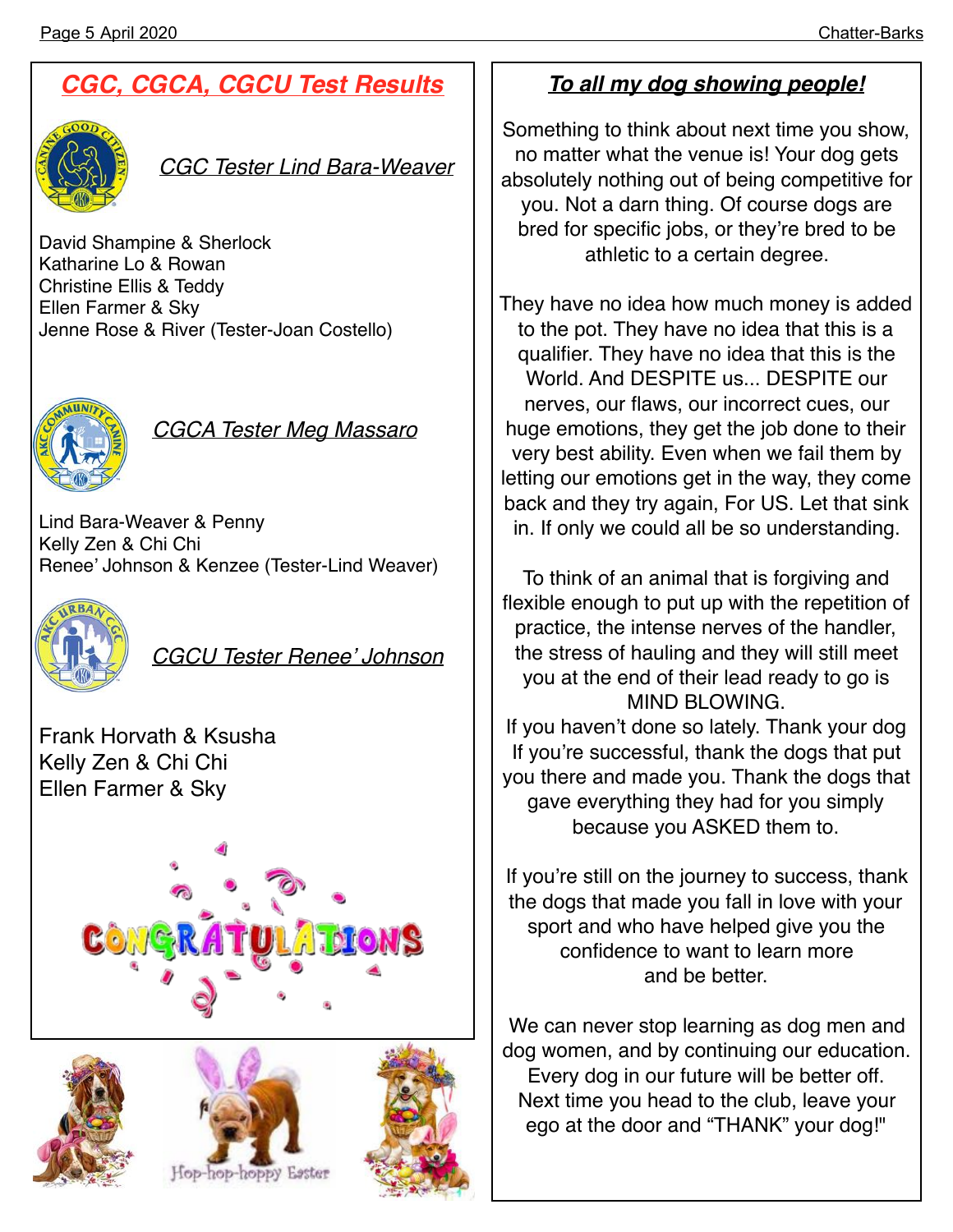#### **Obedience Club of Daytona General Meeting Minutes Date 3.9.2020**

Meeting was called to order at 7:05pm by Linda Hudak, President (before guest speaker\*) Sign in sheet was passed around-20 members present and 2 guests.

Our guest speaker was Willem-Jan VanDeijck, DVM of Pet Street Veterinary Care Center. The topic was intestinal parasites and preventative care of Zoonotic diseases for our dogs.

Wins & Brags were not announced- any new ones submitted to Joan via email will be posted in Chatterbarks.

Minutes of the last meeting were not read but were published in Chatterbarks Report of the Secretary: We have 2 new membership applications: Mary Ellen Moore (SM) New Smyrna Beach and Christine Ellis (SM) Port Orange. No other correspondence.

Report of the Treasurer:

February Income: \$ 8,195.00

February Expenses: \$ 9,527.10

Renee noted from the Profit/Loss report that Net Income for Jan was \$15k, Feb was \$<2k> with a total Net Income of \$13k. \$140k saved/set aside for a future building fund.

Report of the Board of Directors:

Item 1. Renee reported that the Board decided that going forward the fee for 7-week classes will be \$70.00; Linda Hudak mentioned that it breakdowns to \$10 a week. Pat Mozden also noted that the Half-price discount will be \$70 (to replace the \$50 fee) to repeat for example the Basic Class. And Renee noted that non-members fee is still \$100. And that it is still a 3-month wait (90 days) before membership discount can apply as well.

Pat also recommended that the membership be made heavily aware of these changes through email and Chatterbarks.

Linda Hudak also would recommend that the prices be put on the main part of the website not just the Members Only page.

New Business: Pat Mozden needs updated liability forms for 2020 from all members filled out & signed (Please print your name clearly). These forms are on the front desk.

Renee read items to be voted on at this meeting for the 5 proposed changes to the standing rules and 1 change for the Constitution (previously published in Chatter Barks). A show of hands: 17 Yes / 0 No. Pat made a motion to adopt the proposed changes; Claire seconded. Linda Hudak said Unanimous vote-approved.

Meeting Adjourned at 8:05pm Respectfully Submitted, Kelly Zen

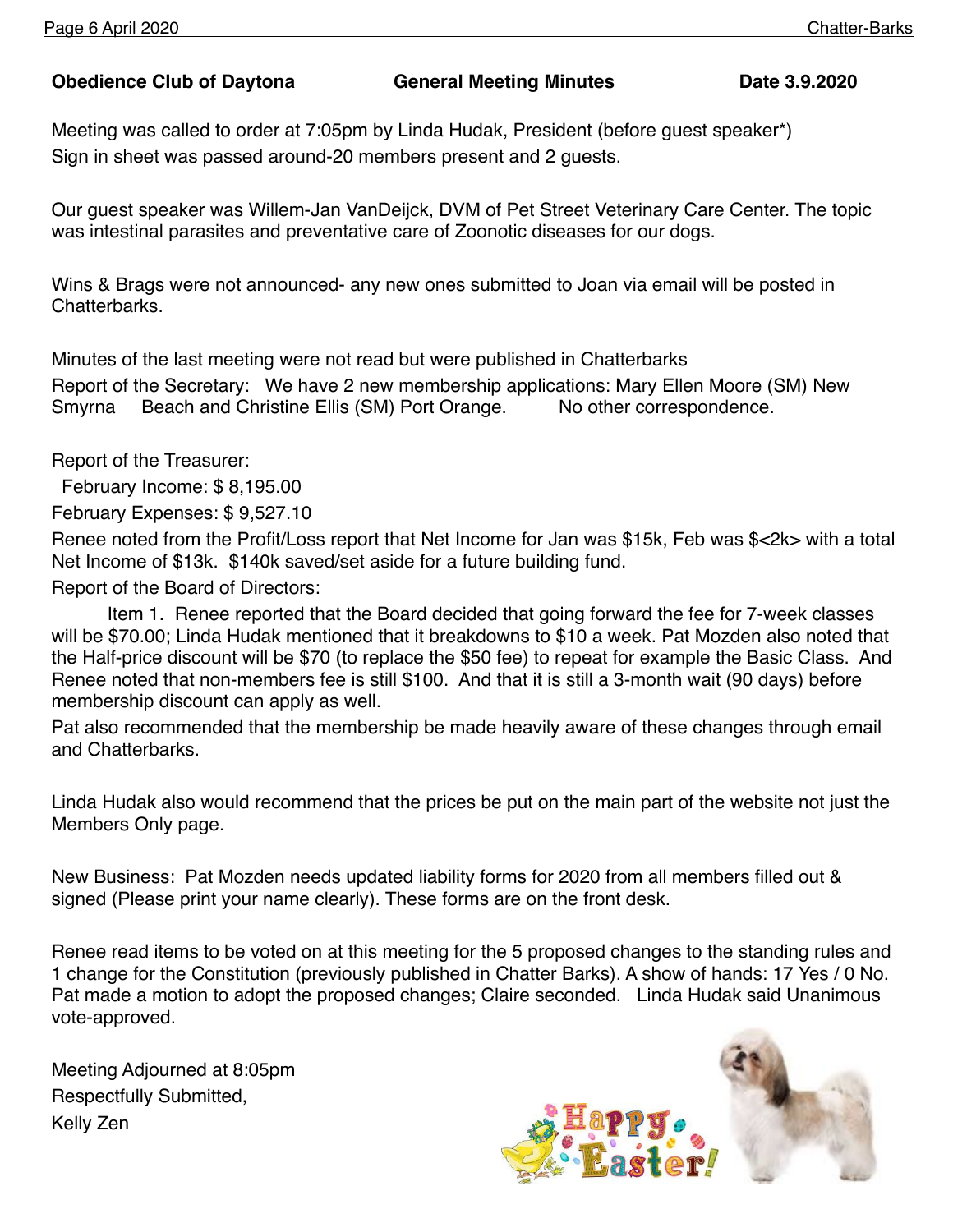### *Important Message to OCOD Members*

I hope this message finds you all feeling well. Unfortunately, considering current local group size restrictions and concerns about our ability to properly sanitize the Training Center the OCOD Board of Directors has voted that the Training Center will remain closed through the month of April.

The April Doggy Dental Day and the Eye Clinic will both be rescheduled for later dates. Hopefully by May the virus threat will have subsided and restrictions will be lifted, so we can resume classes. I know we all want to get back to training and if restrictions are lifted before May [1st](x-apple-data-detectors://0) we will make adjustments and inform everyone at that time. Thank you for your patience as we work together to get through this pandemic. Keep Training, Stay Healthy and Stay Safe.

Sincerely, Linda Hudak, President



### *The Obedience Club of Daytona's Annual Eye Clinic*

The Eye Clinic been re-scheduled to September 12, 2020. If you were unable to come to the original date in April -- e-mail me and I will send you a form. If you already sent the registration form and check --- I will shred your check and keep your form -- I will send a reminder in August to send a new check. If you wish to cancel entirely - send Robin Scott an e-mail at fourdogsr@embarqmail.com.